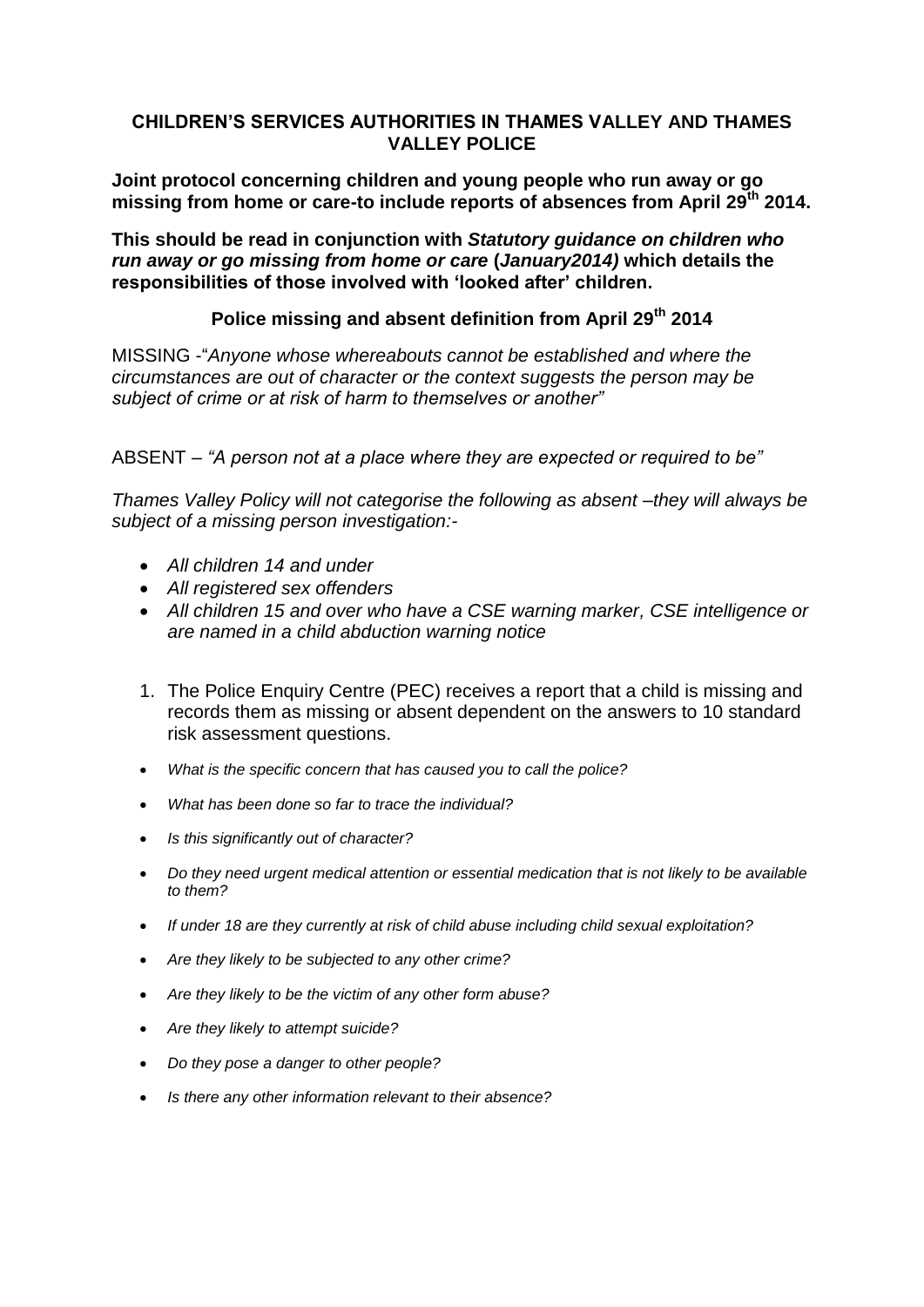- 2. The person reporting this to the police should provide the police with up-todate information to inform the above, as well as details of enquiries the caller has made to trace the missing child. A control room supervisor will authorise the status as missing or absent.
- 3. In cases where the report initially goes to Children's Social Care (CSC) in the relevant Council, the case should still be referred by CSC to the Police Enquiry Centre (PEC) on 101.
- 4. If a child is risk assessed to be recorded as 'absent' their details will be added to the Police National Computer (PNC) and an appropriate call-back time agreed with the caller. When that time is reached the police will call back the reporting person and review the ten questions. If at that time, or earlier if further information comes to light, the 'absent' child is deemed by the Police to be at risk, their status will be changed to 'missing' and officers deployed to liaise with the reporting person to commence a missing person investigation.
- 5. Once the location of an absent child is established it will be the responsibility of the reporting person to collect the child and establish the reasons behind their absence. The police will not conduct a safe and well check unless crimes or other safeguarding issues are suspected.
- 6. Police will record and monitor absent occurrences alongside missing, will share information with partners in the same way as missing, and will refer appropriate cases of absent children to missing person panels.
- 7. When the answer to any of the initial 10 questions is yes, the child is recorded as missing. A police officer will visit the reporting person and commence a missing person investigation. They will conduct a further risk assessment to establish potential risk as high or medium. Missing children under 18 will never be categorised as low risk by the police.
- 8. The police duty supervisor is informed and he/she will manage the police response. All high risk cases will be led by a senior officer.
- 9. Police officers will :
	- Search the premises and surrounding grounds accepting this action should already have been completed by the reporting person. Police are searching both for the missing child, and also evidence of 'push/pull' factors behind the child going missing.
	- Obtain full details concerning the child's disappearance
	- Complete a full risk assessment asking the initial 10 questions again to ensure nothing is missed, together with 8 further questions.
- *Is the person detainable under any Mental health legislation-if so what is the legislation?*
- *Is the person vulnerable due to other factors?*
- *Is the person particularly at risk of harm due to physical disability, frailty or memory loss?*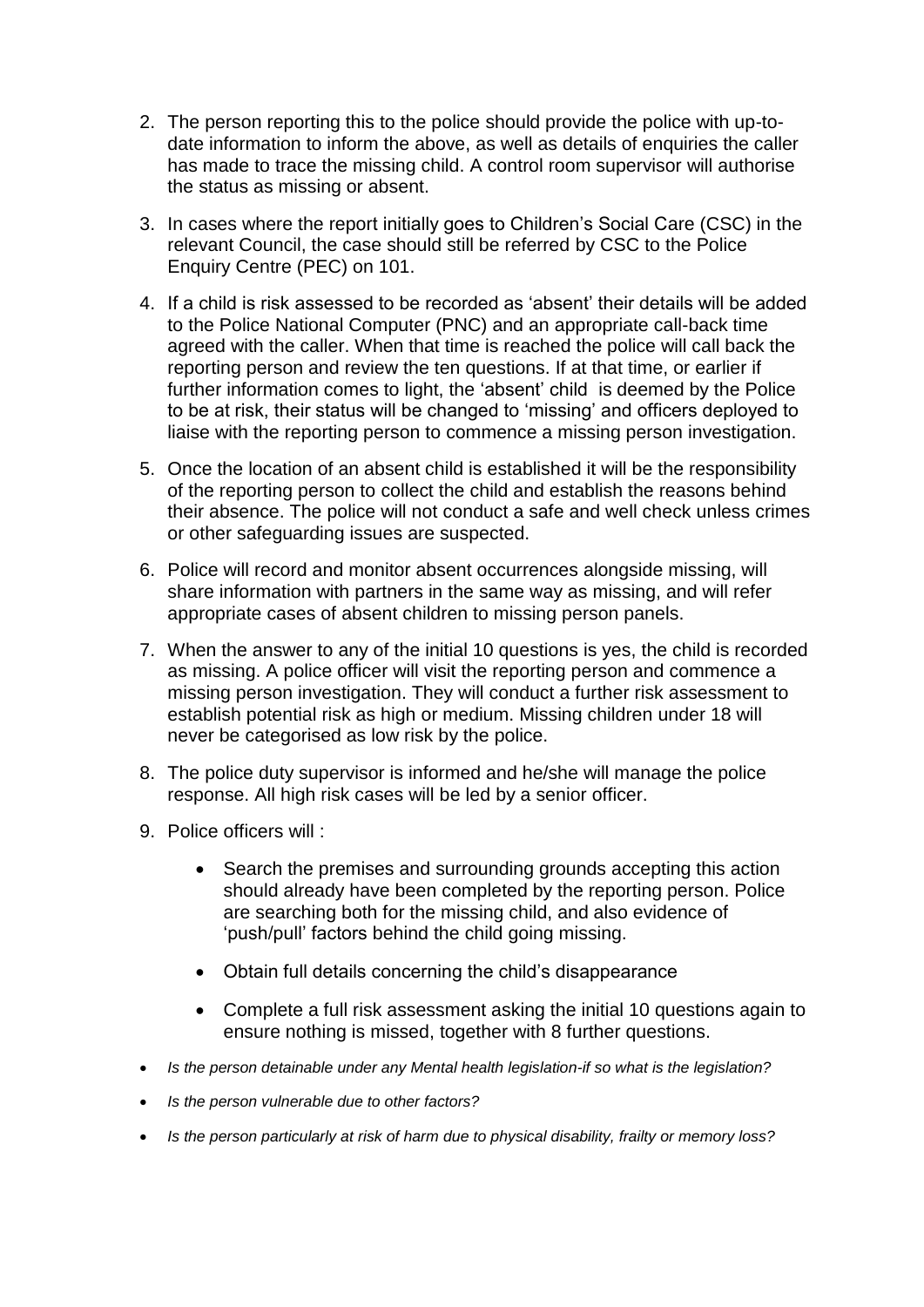- *Does the person lack the ability to interact safely with others in an unknown environment (mental illness, learning disability and/or sensory impairment?)*
- *Has the person been involved in a violent, homophobic or racist incident immediately prior to disappearance*
- *Any child safeguarding concerns (subject to child protection plan, known to social care/pvp and/or specific PNC warning flag triggered?*
- *Is the person suffering from a drug or alcohol dependency?*
- *Any social concerns? (family/relationship/employment/financial/school/college)*
- Obtain a detailed description of the child's clothing, together with a recent photograph
- Obtain consent to release the photograph to the press (if required) and pass details to partner agencies assisting with the search
- Add the child's details to the missing person records management system,
- Add the child's detail to the Police National Computer (PNC)
	- 10.Police will undertake a secondary investigation to identify any incidents or issues which may inform the risk assessment or help locate the child more quickly e.g. Domestic abuse, child protection reports, the child is in care, potentially at risk from CSE or other crime or particularly vulnerable for any reason. In addition to daily information share reports (detailed at 13) Police should consider contacting CSC in the relevant Local Authority for any information they may hold and the risk assessment must be continually reviewed.
	- 11.Police are responsible for liaising with family as well as with other agencies and force areas. If the child is in care, it may be more appropriate for CSC to undertake enquiries with the family and other agencies and report their findings back to the police. This approach should be decided on a case by case basis.
	- 12.The local Police Missing Person Co-ordinator is the single point of contact for all agencies. Out of week day office hours the local Duty Inspector is the contact.
	- 13.A daily information sharing report will be sent to every CSC from their respective missing person co-ordinator containing details of ALL children under 18 reported missing and absent in the previous 24 hours, together with all returns. The information will contain full name, date of birth, home address and contact details for the missing/absent person. It will include a summary of the circumstances of the missing/absent episode together with 'location missing from' and risk factors. The return information will include a summary of the safe & well check by Police which should cover if ascertained, the reason for going missing, a summary of the circumstances whilst the child was missing/absent, location found and all other information obtained by the police. Reports covering weekends will be sent on Monday mornings. The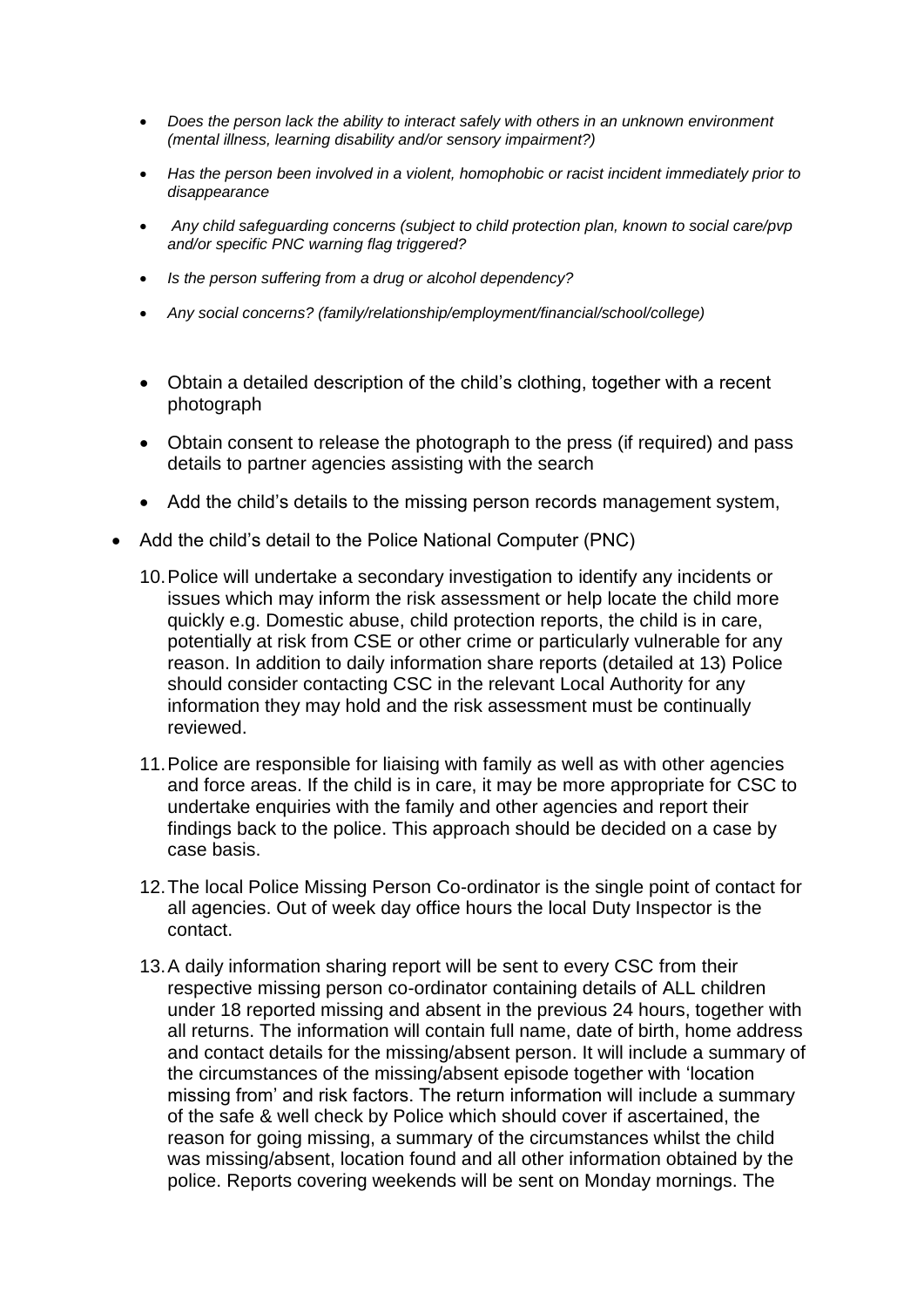missing person co-ordinator will also send reports of children missing/absent 3 x in 90 days, longer than 24 hours and longer than 5 days as those deadlines are reached.

- 14.All high and medium risk missing persons are reviewed at the beginning and end of every shift by the Duty Inspector. Any child who is in care or who is particularly vulnerable will be reviewed within 24 hrs by CSC. Where there are concerns about a child's vulnerability or that the child may be at risk of significant harm a referral should be made to CSC as soon as this becomes evident. The referral will contain all details as previously stated at 13.
- 15.If the child has been missing for more than 24 hours, the case will be reviewed at the police daily management meeting.
- 16.In all high risk cases or once a child has been missing over 24 hours, the police, in consultation with partner agencies, must consider a media strategy.
- 17.When a child deemed to be medium risk has been missing for more than 48 hours, the case will be reviewed by a Detective Inspector.
- 18.When a child has been missing over 5 days CSC will convene a strategy meeting. CSC will call a strategy meeting sooner if they consider the child is likely to suffer significant harm. Subsequent strategy meetings should be held as frequently as required to progress the joint investigation, but at no less than 5 working day intervals for the first 4 weeks and then at a frequency agreed between the senior responsible police officer and the DCS or his/her delegated representative.
- 19.All missing persons are notified to the Police National Missing Persons Bureau (National Crime Agency) after 48 hours or earlier if the child is at high risk of harm.
- 20.If the child has been missing for more than 10 weeks, the missing person coordinator will ask for the PNC entry to remain in place for up to a year.
- 21.Within 24 hours of the child's return, the police undertake a 'safe & well' check. Police missing person co-ordinators will pass details of the safe & well check to CSC within 24 hours weekdays or every Monday following week-end returns.
- 22.In cases where a child goes missing repeatedly, or if there are other concerns about the child, the police will make a referral to CSC irrespective of the duration of time the child has been missing. If outside office hours, police Sergeants must inform the relevant EDT (out of hours CSC)
- 23.In cases where a child discloses a child protection issue, a referral will be made to the referral centre or MASH who will liaise with CSC in order to determine if there is need for joint agency investigation. If so, a strategy meeting will be convened.
- 24.Panel meetings must take place regularly (according to local need) in each area to respond to information provided by the police to review cases. All